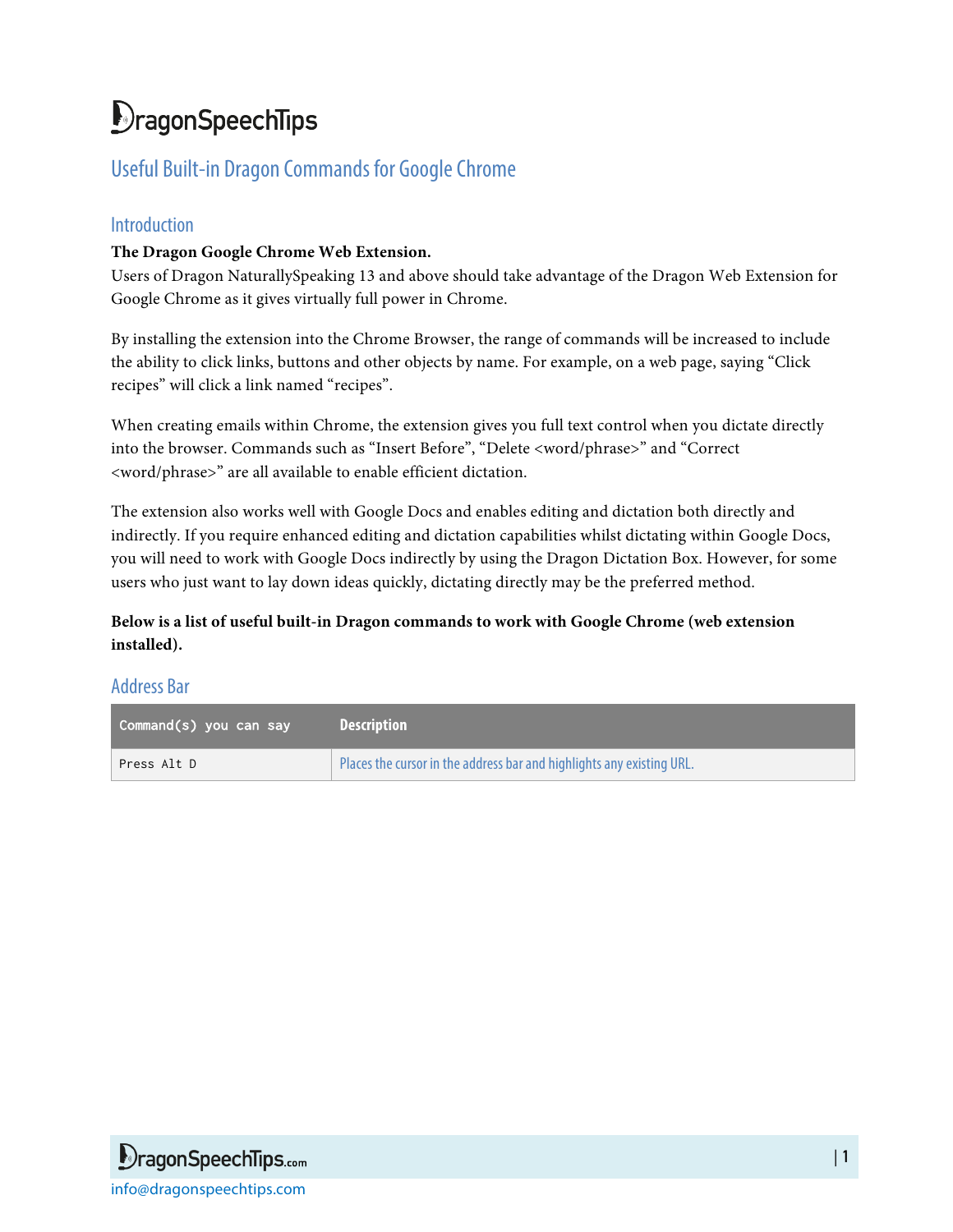### Tabs

| Command(s) you can say                                                           | <b>Description</b>                                                                                                                          |
|----------------------------------------------------------------------------------|---------------------------------------------------------------------------------------------------------------------------------------------|
| Open new Tab                                                                     | Opens a new Tab, the cursor will be placed in the Address Bar.                                                                              |
| Close Tab                                                                        | Closes the current Tab.                                                                                                                     |
| Go to first Tab<br>Go to the first Tab                                           | Selects the first Tab of the open Tabs.                                                                                                     |
| Go to last Tab<br>Go to the last Tab                                             | Selects the last Tab of the open Tabs.                                                                                                      |
| Go to next Tab<br>Go to the next Tab                                             | Selects the next Tab after the current Tab. For example, If you are viewing Tab number 3, it will<br>select Tab number 4.                   |
| Go to previous Tab<br>Go to the previous Tab                                     | Selects the Tab before the current Tab. For example, If you are viewing Tab number 3, it will<br>select Tab number 2.                       |
| Go to the n <sup>th</sup> Tab                                                    | Selects the n <sup>th</sup> Tab number of the open Tabs. For example, say "Go to the 3 <sup>rd</sup> Tab. The command<br>opens the 3rd Tab. |
| Bookmark all Tabs<br>Bookmark all the Tabs<br>Bookmark Tabs<br>Bookmark the Tabs | Opens the "Bookmark all tabs" window, ready for dictation of the folder name to be created.                                                 |

## Webpage

| Command(s) you can say | <b>Description</b>                                                                                                                                                                                                                      |
|------------------------|-----------------------------------------------------------------------------------------------------------------------------------------------------------------------------------------------------------------------------------------|
| Press F5               | Refreshes the webpage.                                                                                                                                                                                                                  |
| Click <link name=""/>  | Clicks a link on the page that contains the link name. For example, if a link is named "Holidays in<br>Europe", then by saying either "Click Europe", "Click Holidays in Europe" or "Click Holiday", will<br>select and click the link. |
|                        | Where there is more than one link with the same link name, a number will be revealed next to<br>each link. The desired link can be selected by dictating Choose <number> (e.g. "Choose 2").</number>                                    |
| Click link             | Clicks a link on the webpage.<br>Where there is more than one link on the web page, a number will be revealed next to each link.<br>The desired link can be selected by dictating Choose <number> (e.g. "Choose 2").</number>           |
| Click search           | Selects all search fields on the webpage.<br>Where there is more than one search field. The desired search field can be selected by dictating<br>Choose <number> (e.g. "Choose 2").</number>                                            |
| Start scrolling up     | The webpage will automatically start to scroll upwards.                                                                                                                                                                                 |
| Start scrolling down   | The webpage will automatically start to scroll downwards.                                                                                                                                                                               |
| Stop scrolling         | Stops the scrolling of the webpage.                                                                                                                                                                                                     |
| Scroll up              | The webpage will directly scroll to the top of the page.                                                                                                                                                                                |
| Scroll down            | The webpage will directly scroll to the bottom of the page.                                                                                                                                                                             |